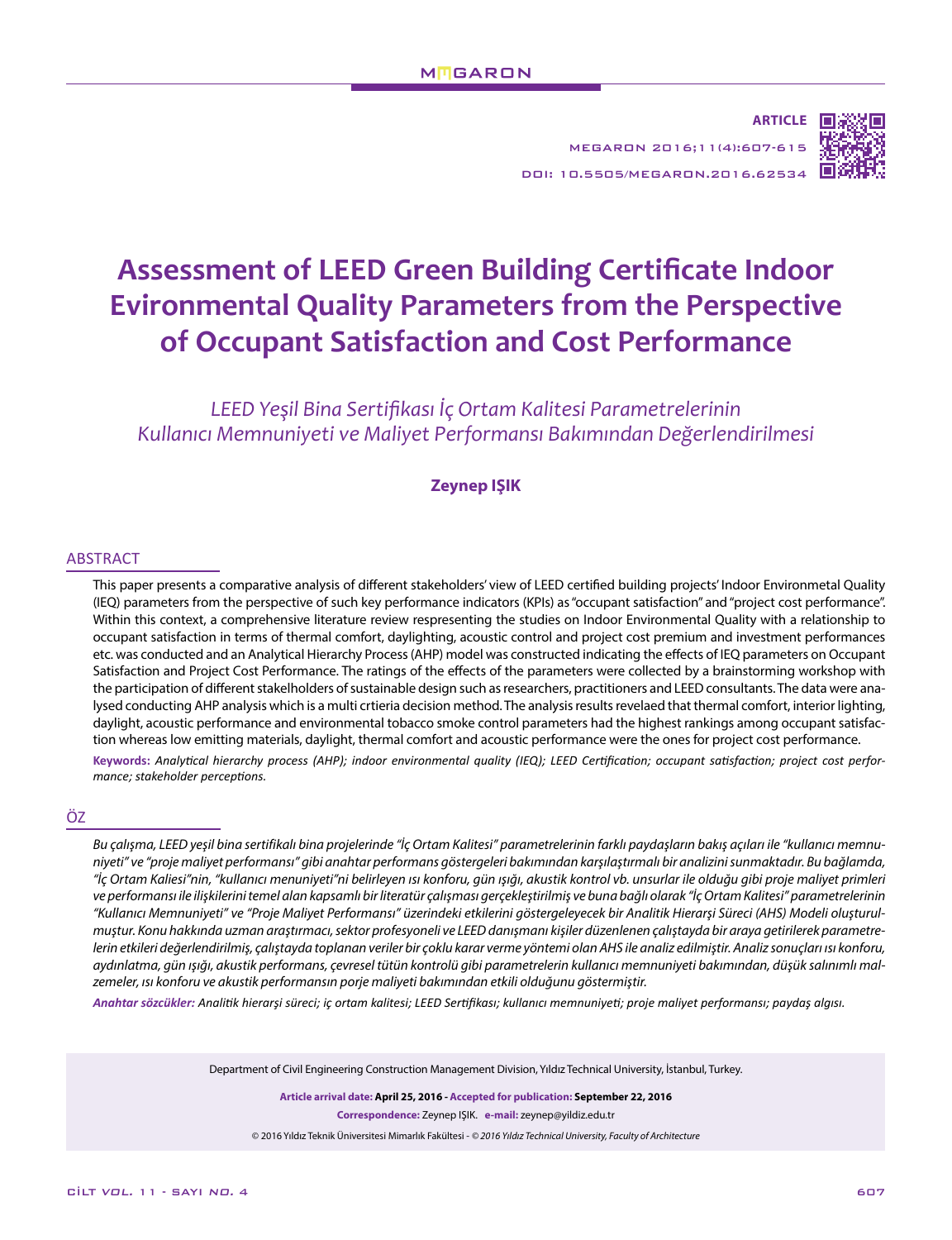## **Introduction**

During the last decades, sustainable movement rapidly gained momentum as the climate change and decrease in the natural energy resources forced sector practitioners and researchers in various industries and disciplines to scrutunize and develop new methods to reduce energy consumptions. According to UN Conference Of Parties 21 (COP21, 2015<sup>1</sup>), buildings increased their share on greenhouse emissions, energy use, water use and waste reaching 40% of the global use. Building and construction sectors also remodeled the way of thinking on 'built environment' integrating it with social, environmental and economical aspects. Recently, many green building rating systems and certifications were developed to reduce energy consumptions of the buildings. These systems include, Leadership in Energy and Environmetal Design (LEED) in US, Building Research Establishment Environmental Assessment Method (BREEAM) in UK, Comprehensive Assessment System fo Built Environment Efficiency (CASBEE) in Japan, Building Environmental Performance Assessment Criteria (BEPAC) in Canada, Green Building Certification Criteria (KGBCC) in Korea and Green Building Tool (GB Tool) in an international collaboration framework. Among these rating and certification systems, LEED established by the U.S Green Building Council to reduce negative impacts of the buildings gained attention of the sector practitioners not only in US but in so many industrialized countries such as Turkey, China, India, Brazil, Germany, Sweden, Canada etc (USGBC, 2016<sup>2</sup>). According to USGBC's countries market brief, Turkey is among top ten countries in the world on the implementation of LEED with a number of 149 certified and 378 registered projects (USGBC, 2016). Among 149 certified projects, 102 of them achieved a gold level, 27 of them silver, 11 of them platinum and 9 of them achieved certified level. 60% of the total projects have been certified for New Construction (NC), 24% for Core and Shell (CS), 6% for Existing Buildings: Operations and Maintenance (EBOM), 6% for Commercial Interior (CI) and 4% for schools and higher education centers. The ratio of achievement for office buildings out of the grand total was 44% whereas, multi family residential follow it with a ratio of 19%, industrial manufacturing 8%, Lodging 8%, Retail 5%, Public assembly 4%, higher education 4%, health care 3%, K12 3% and other 2% respectively (USGBC, 2016).

This increasing demand in Turkish construction industry brought the main idea of this study to consider LEED certified projects' key performance indicators (KPIs) upon the perspectives of different stakeholders such as the "contractors", "occupants" and "LEED consultants". Though the main aim of LEED was determined as creating a specific kind of built environment consuming minimal resources

and producing minimal waste (Cidell, 2009<sup>3</sup>), it was hypothesized for this study that contractors occupying LEED in their projects were focused more on cost and company reputation than its environmental results whereas the occupants were more comfort focused in terms of thermal, acoustic, lightning quality etc. and the consultants were sticked to the LEED parameters defined in the rating system.

In the light of an in depth literture survey, "Indoor Environmental Quality (IEQ)" was selected as one of the main indicators of the rating system from the perspective of the LEED consultant, which have significant effects on "Occupant Satisfaction (OS)" compared to "Project Cost Performance (PCP)" from the perspective of the "contractor". "LEED v4 New Construction and Major Renovation (LEED NC) Rating System" was used to determine the parameters' effects. Adopting Analytical Hierarchy Process (AHP) as a Multi Criteria Decision Making Tool, the effect of those parameters associated with IEQ on OS and PCP were calculated and compared. The findings of the research aim to provide construction practitioners and researchers for a better understanding of LEED implementation on projects giving the awareness for post-project effects of it from different perspectives such as the "contractor", the "consultant" and the "occupant".

# **An Overview of the LEED Rating System and Indoor Environmental Quality**

LEED is a green rating system developed by US Green Building Council (USGBC) as a response to social awareness and concerns regarding the increase in energy resources consumptions due to buildings. Since it was developed first in 1990's, the rating system has been improved with necessary modifications and extensions in order to achieve long-term effectiveness of green design. As a third party certification program, LEED can be applied to new and existing buildings, multi-family residentials, industrial manufacturing establishments, lodgings, higher education, health care, K-12 institutions, warehouses, laboratories, educational facilities and public assemblies under programme titles such as LEED BD+C: New Construction, LEED BD+C: Core and Shell, LEED BD+C: Schools, LEED BD+C: Retail LEED BD+C: Data Centers, LEED BD+C: Warehouses and Distribution Centers, LEED BD+C: Hospitality, LEED BD+C: Healthcare (Cotera, 2011<sup>4</sup>; USGBC, 2016<sup>5</sup>). There are four levels for potential LEED projects to target: certified (40-49 LEED points), silver (50-59 LEED points), gold (60-80 LEED points) and platinum (80-120 LEED points). According to the latest modified version LEED V4, a building can earn credits from criteria such as "location and transportation", "sustainable sites", "water efficiency", "energy and atmo-

<sup>1</sup> COP21, 2015. <sup>3</sup> Cidell, 2009, p. 202. <sup>2</sup> USGBC, 2016. <sup>4</sup> Cotera, 2011. <sup>5</sup> USGBC, 2016.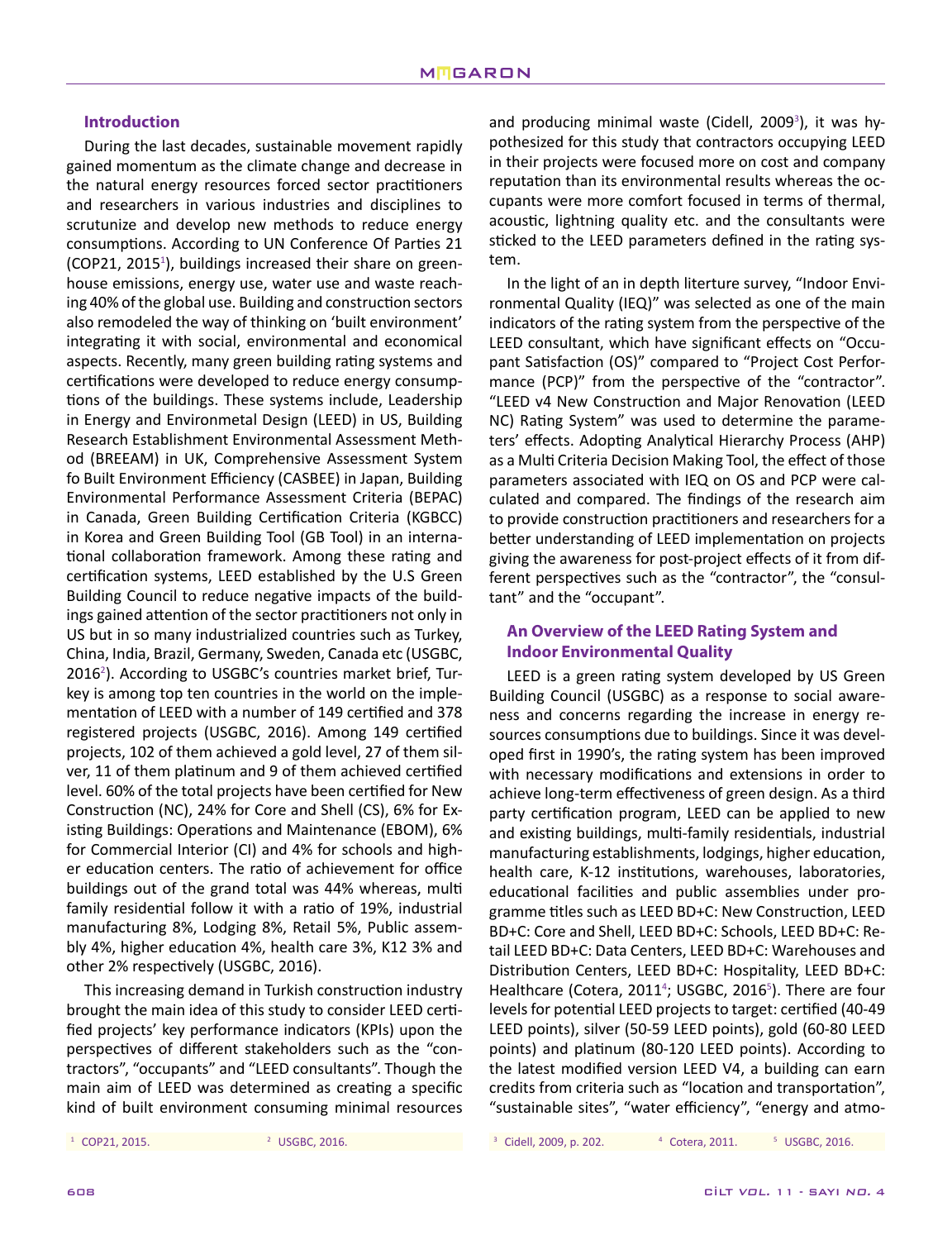sphere", "materials and resources", "indoor environmental quality", "regional priority and "integrative process credits" of which are presented in Table 1.

## **Indoor Environmental Quality (IEQ) Credentials**

Indoor environmental quality (IEQ) is one of the major components of the certification system since it is critical for occupant's comfort, health and productivity and consisting 15% of the available points as being the second highest category in LEED v4 New Construction and Major Renovation (LEED NC) Rating System. The parameters of IEQ and their explanations are as follows and presented in Table 2.

- Minimum Indoor Air Quality Performance; provide indoor air quality including ventilation and monitoring for a better and healthier indoor environment satisfying the occupants is provided by this parameter of IEQ.
- Environmental Tobacco Smoke Control; protects the occupants, building surface and air condition system from the negative effects of tobacco. It requires no smoking inside of the building.
- Enhanced Indoor Air Quality Strategies; can be enhanced by improvement of circulation between air inside and outside of the building.
- Low-Emitting Materials; sets threshold to eliminate the harm caused by Volatile Organic Compound (VOC) contained by building materials and release harmful emission, which causes health problems of building occupants.
- Construction Indoor Air Quality Management Plan; intends to protect the air quality during construction and after occupancy by implementing an indoor air quality management plan.
- Indoor Air Quality Assessment; focuses on the indoor air quality during or after construction stages.
- Thermal Comfort; intends to enhance the occupants' indoor air quality by providing thermal comfort.
- Interior Lighting; intends to enhance the occupants' indoor experience by providing better lighting quality.
- Daylight; intends to allow more daylight with manual or automatic control systems into the building to reduce the use of electrical lighting.
- Quality Views; intends to create more connections with building occupants and natural outdoor views.
- Acoustic Performance; intends to promote building occupants' well being, productivity and communicate efficiency by providing advance acoustic designs (USGBC, 2016<sup>6</sup>).

**Table 1.** LEED v4 New Construction and Major Renovation Rating System Criteria

| <b>Indoor Environmental Quality</b> |
|-------------------------------------|
|                                     |
|                                     |
|                                     |

| Table 2. LEED v4 Indoor Environmental Quality Criteria |  |  |
|--------------------------------------------------------|--|--|

| Abbr.            | Indoor environmental quality                    |
|------------------|-------------------------------------------------|
| IEQ1             | Minimum Indoor Air Quality Performance          |
| IEQ <sub>2</sub> | Environmental Tobacco Smoke Control             |
| IEQ <sub>3</sub> | <b>Enhanced Indoor Air Quality Strategies</b>   |
| IEO <sub>4</sub> | Low-Emitting Materials                          |
| IEO <sub>5</sub> | Construction Indoor Air Quality Management Plan |
| IEO <sub>6</sub> | <b>Indoor Air Quality Assessment</b>            |
| IEO <sub>7</sub> | <b>Thermal Comfort</b>                          |
| IEQ8             | Interior Lighting                               |
| IEQ9             | Daylight                                        |
| IEQ10            | <b>Quality Views</b>                            |
| IEQ11            | Acoustic Performance                            |

# **Key Performance Indicators of LEED Certificated Buildings for IEQ**

There are several studies in the literature focusing especially on IEQ since it was assumed that sustainable design strategies enhancing IEQ will improve occupant satisfaction and comfort and therefore work performance in the office buildings whereas project cost performance will be highly effected by IEQ (Feige et al., 2013<sup>7</sup>). In this study, "Occupant satisfaction" and "project cost performance" were hypothesized as the key performance indicators for the success of IEQ parameters. Thus a literature review has been held indicating the relationships between those KPIs considered and IEQ.

#### **Occupant Satisfaction**

The relationship between occupant satisfaction and indoor environmental quality has been highlighted in the literature both for LEED and non-LEED buildings. Paul and Taylor (2008) $8$  argued that green buildings with better indoor environmental quality leads to more satisfying workplaces for the occupants or not. Lee and Guerin (2009) $9$ identified the fact whether indoor environmental quality and its related criteria such as thermal comfort, lighting, acoustics etc. have significant effects on workspace satisfaction and overall performance. Hua et al.  $(2011)^{10}$  re-

```
7 Feige, 2013, p. 8.
```
<sup>9</sup> Lee and Guerin, 2009, p. 295.

<sup>6</sup> USGBC, 2016.

<sup>&</sup>lt;sup>8</sup> Paul and Taylor, 2008, p. 1860. <sup>10</sup> Hua et al., 2011, p. 60.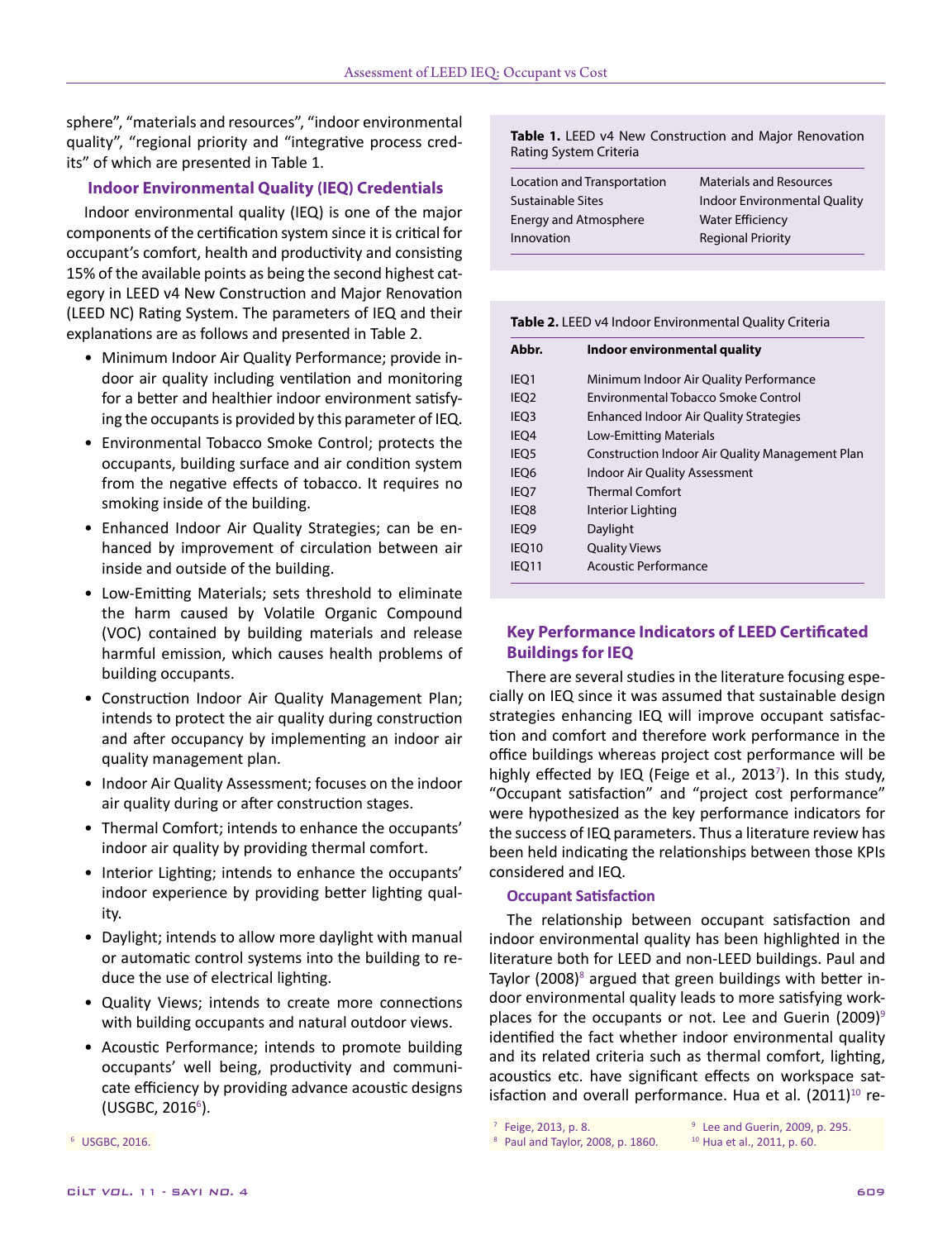ported a post occupancy study of the visual environment in a laboratory building on a university campus and identified the effectiveness of daylight design and occupant visual satisfaction. Hwang and Kim  $(2011)^{11}$  investigated the effects of indoor lighting on occupants' visual comfort and eye health in a green building. Lee  $(2011)^{12}$  made a comparison between certification levels of LEED certified buildings in terms of indoor air quality and thermal comfort quality. Zhang and Altan  $(2011)^{13}$  made a comparison of the occupant comfort in a conventional high-rise office building and a contemporary green building. Tha basic physical parameters were air temperature, humidity, luminance and sound level. It was found out that there was a noticeable difference in terms of thermal and visual environment of two buildings. Frontczak and Wargocki (2011) $14$ presented a paper aiming to explore how different factors influence human comfort in indoor environments. The study highlighted the fact that creating a thermal environment is considered to be the most important factor for achieving satisfaction. Choi  $(2011)^{15}$  investigated the relationship among indoor environmental quality, occupant satisfaction, work performance and sustainability ethics in sustainable buildings. Kamaruzzaman et al.  $(2011)^{16}$  investigated occupants' opinion of the indoor environmental quality of the building based on a range of discrete factors. Sulochana et al.  $(2012)^{17}$  developed a multi criteria decision making model to improve performance of construction projects with LEED certification which has the ability to distinguish uncertainty between parameters such as project cost variation, environmental impact, impact on schedule and construction productivity. The simulation tool developed was to optimize the benefits and minimize the negative impacts of LEED implementation in a new project. Frontczak et al.  $(2012)^{18}$  examined the quantitative relationships between occupant satisfaction and satisfaction aspects of indoor environmental quality and building design. Ofori-Boadu et al.  $(2012)^{19}$  provided a framework to enhance the success of LEED projects. Ranasinghe et al.  $(2012)^{20}$  evaluated occupant satisfaction on indoor environment in a green building, questioning the occupants and focusing on the aspects of thermal comfort as the person's psychological state of mind. Kim et al.  $(2013)^{21}$  developed a method for evaluating the performance of green buildings with a focus on user experience. Newsham et al.  $(2013)^{22}$  conducted a research on green and conventional buildings related to environmental satisfaction, job satisfaction and organizational commitment, health and

- <sup>13</sup> Zhang and Altan, 2011, 537
- <sup>14</sup> Frontczak and Wargocki, 2011, p. 925.
- <sup>15</sup> Choi, 2011.
- <sup>16</sup> Kamaruzzaman et al., 2011, p. 410.
- <sup>17</sup> Sulochana et al., 2012, p. 1900. <sup>18</sup> Frontczak et al., 2012, p. 120.
- <sup>19</sup> Ofori-Boadu et al., 2012, p. 150.
- <sup>20</sup> Ranasinghe et al., 2012, p. 274.
	- <sup>21</sup> Kim et al., 2013, p. 205.
		- <sup>22</sup> Newsham et al., 2013, p. 420.

well-being, environmental attitudes and commuting. Altomonte and Schiavon  $(2013)^{23}$  investigated the correlation between indoor environmental quality in office buildings with job performance and overall company productivity. In another study, Schiavon and Altomonte  $(2014)^{24}$  examined the influence of factors unrelated to environmental quality on occupant satisfaction in LEED and non-LEED certified buildings. Brown and Gorgolewski  $(2014)^{25}$  assessed occupant satisfaction and energy behavior in LEED gold high-rise residential buildings. Miller et al. (2014) conducted a field study for occupant comfort in a LEED Platinum Office Building with an underfloor air distribution system. Doczy (2014)<sup>26</sup> conducted Analytical Hierarchy process to analyze cost, LEED credits and carbon neutrality utilizing a building information modeling platform. Driza and Park  $(2014)^{27}$  defined occupant satisfaction for LEED certified higher education buildings. Cheng and Ma  $(2014)^{28}$  developed a decision support system for LEED based on climate factors. Chokor et al.  $(2015)^{29}$  show cased the variation of LEED certified buildings' assessment results from micro and macro perspectives. Khashe et al. (2015)<sup>30</sup> examined the influence of branding a building as LEED certified on occupants' pro-environmental behavior. Chokor  $(2015)^{31}$ evaluated the performance of LEED certified facilities using data-driven predictive models for energy and occupant satisfaction with indoor environmental quality.

#### **Project Cost Performance**

The cost performance of LEED certified buildings have been depicted in the literature several times. Mao  $(2016)^{32}$ established a web-based framework for estimating premium costs of potential LEED new construction projects. Nyikos et al.  $(2012)^{33}$  analysed cost premiums associated with sustainable facility design. Freybote et al.  $(2015)^{34}$  assessed the impact of LEED neighborhood certification on condo prices. Kats et al.  $(2003)^{35}$  found that productivity and health benefits accounted for about 70 and 82% of the respective Net Present Value (NPV) when classifying LEED certification into two groups such as Certified/Silver and Gold/Platinum. US Department of Energy (DOE) asserted that utility savings from sustainable designs accounted for 12% of the total savings, while emissions for 4% (DOE,  $2003$ ).<sup>36</sup> The majority of the benefits came from incorporating design strategies that minimize costs. Weber and Kalidas (2004)<sup>37</sup> concluded that the NPV of sustainable design exceeded the planned costs of the project consider-

- <sup>26</sup> Doczy, 2014.
- <sup>27</sup> Driza and Park, 2014, p. 230.
- <sup>28</sup> Cheng and Ma, 2014, p. 1911.
- <sup>29</sup> Chokor et al., 2015. <sup>30</sup> Khashe et al., 2015, p. 477.
- <sup>32</sup> Mao, 2016.
	- <sup>33</sup> Nyikos et al., 2012, p. 51.
	- <sup>34</sup> Freybote et al., 2012, p. 590.
	- <sup>35</sup> Kats et al., 2003.
	- <sup>36</sup> DOE, 2003.

<sup>11</sup> Hwang and Kim, 2011, p. 80

<sup>&</sup>lt;sup>12</sup> Lee, 2011, 568

<sup>&</sup>lt;sup>23</sup> Altomonte and Schiavon, 2013, p. 70. <sup>31</sup> Chokor, 2015.

<sup>&</sup>lt;sup>24</sup> Schiavon and Altomonte, 2014, p. 151.

<sup>&</sup>lt;sup>25</sup> Brown and Gorgolewski, 2014, p. 495.

<sup>&</sup>lt;sup>37</sup> Weber and Kalidas, 2004.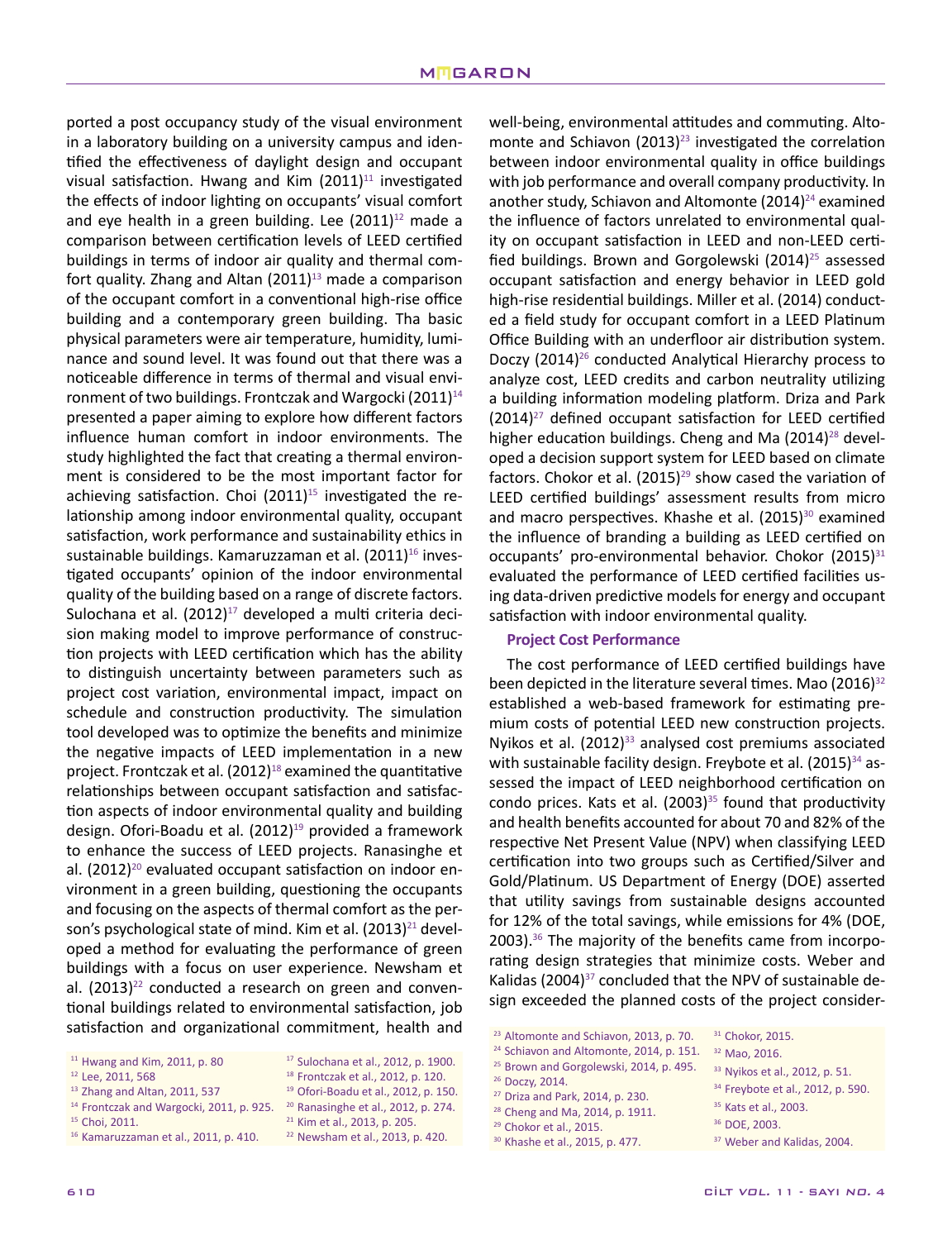ing a college residence hall case. Kats et al. (2003)<sup>38</sup> found out that cost increases as the level of LEED certification increases. Lee et al.  $(2000)^{39}$  indicated that project cost would increase about 2% to achieve LEED certification. Stegal  $(2004)^{40}$  examined the cost of new construction and found that the cost increases between 1 and 2.8%. Mathiessen et al.  $(2004)^{41}$ ; Fowler and Rauch  $(2008)^{42}$ found similar results in different years with different data as those with Kats et al. (2003). $43$  On the contrary Hydes and Creech (2000) proved that increasing the thermal and energy efficiency reduce the initial capital cost. However it didn't change the general perception of construction industry as green buildings cost about 10% to 15% more than conventional buildings (Hiltz,  $2010$ )<sup>44</sup>. Later on, as the green industry developed and the material production accordingly increased in volume, lower percentages showed up in terms of cost premiums. Kaplan et al. (2009)<sup>45</sup> completed a research on 107 projects and the results indicated that, 59% of those projects obtained LEED certification with 1% cost increase. Stuart (2010) $46$  indicated that there were zero additional costs for LEED Silver level construction projects. It showed that later researches did not comply with the ones at the beginning of 2000s. However, it was still questioning the minds of the practitioners' perceptions for sustainable design cost of the projects.

## **Research Methodology and Data Collection**

In this research, Analytical Hierarchy Process (AHP) was adopted to determine the ratings of the factors according to the perceptions of different stakeholders from the viewpoint of key performance indicators such as "occupant satisfaction" and "project cost performance". The AHP is a decision-making method developed by Saaty (1980). $47$  It aims to quantify relative priorities for a given set of alternatives and stresses the importance of the intuitive judgments of the decision maker and the consistency of the comparison of alternatives. The decision maker compares the alternatives according to its own judgment based on experience and knowledge. The strength of this method is that it organizes soft parameters of which rating are based on the perceptions of different parties. Saaty (1980)<sup>48</sup> developed following steps to apply AHP in any decision-making problem. First the problem and the goal is defined, then the hierarchy is structured from top to bottom considering the goal at the top, the criteria in the mid level and the alternatives in the bottom level. In this study the goal was defined as "occupant satisfaction" and "project cost per-

| <sup>38</sup> Kats et al., 2003. |  |  |
|----------------------------------|--|--|
|                                  |  |  |

- <sup>39</sup> Lee et al., 2000.
- <sup>40</sup> Stegal, 2004.
- <sup>41</sup> Mathiessen et al., 2004.
- <sup>42</sup> Fowler and Rauch, 2008. <sup>43</sup> Kats et al., 2003.

 Hiltz, 2010. Kaplan et al., 2009. Stuart, 2010. Saaty, 1980. Saaty, 1980.

**Table 3.** Fundamental scale for judgement

| <b>Fundamental scale for judgement</b>  | Numeric<br>variables |  |
|-----------------------------------------|----------------------|--|
| Equally importance                      |                      |  |
| Moderate importance of one over another | 3                    |  |
| Strong or essential importance          | 5                    |  |
| Very strong or demonstrated importance  |                      |  |
| Extreme importance                      | q                    |  |
| Intermediate importance                 | 2, 4, 6, 8           |  |

formance" separately and the criteria were taken as the Indoor Environmental Quality parameters as depicted in previous parts and presented in Table 3 (Figure 1, 2).

Constructing the set of pair-wise comparison matrices for each of the levels, matrices are then questioned to the decision makers using a relative scale measurement as shown in Table 3. There are n(n-1) judgments in each matrix for the decision makers. The matrices are developed using the scale measurement and the reciprocals are assigned for each pair wise comparison.

Hierarchical synthesis is then used to weight the eigenvectors by the weights of the criteria and the sum is taken over all weighted eigenvector entries corresponding to those in the next lower level of hierarchy. After all, pair wise comparisons are fulfilled and the matrices are developed, the consistency is determined by using the eigen value,  $\lambda_{\text{max}}$ , to calculate the consistency index (CI) as follows, CI=( $\lambda_{\text{max}}$ -n)/(n-1), where n is the matrix size. Judgment consistency can be checked by taking the consistency ratio (CR) of CI with the appropriate value. The CR is acceptable if it does not exceed 0.10. These steps are performed for all levels in the hierarchy.

In this study, pair wise comparisons data were collected from nine experts of sustainable design each representing a stakeholder in green construction industry. Experts were selected among experienced stakeholders who have worked on those kinds of projects and researchers throughout their careers. Commonly, there's no minimum number for the number of participants in AHP method, representation of the parties are assessed with their experiences and qualities rather than the numbers (Powell, 2003;<sup>49</sup> Dikmen et al., 2010<sup>50</sup>). Among "nine experts", "two of them were 20 years and more experienced project managers in construction industry", "three of them were researchers from different institutes", "two of them were LEED accredited professionals" and "two of them were occupants of a LEED certified building". Ulti-

<sup>49</sup> Powell, 2003, p. 379.  $50$  Dikmen et al., 2010.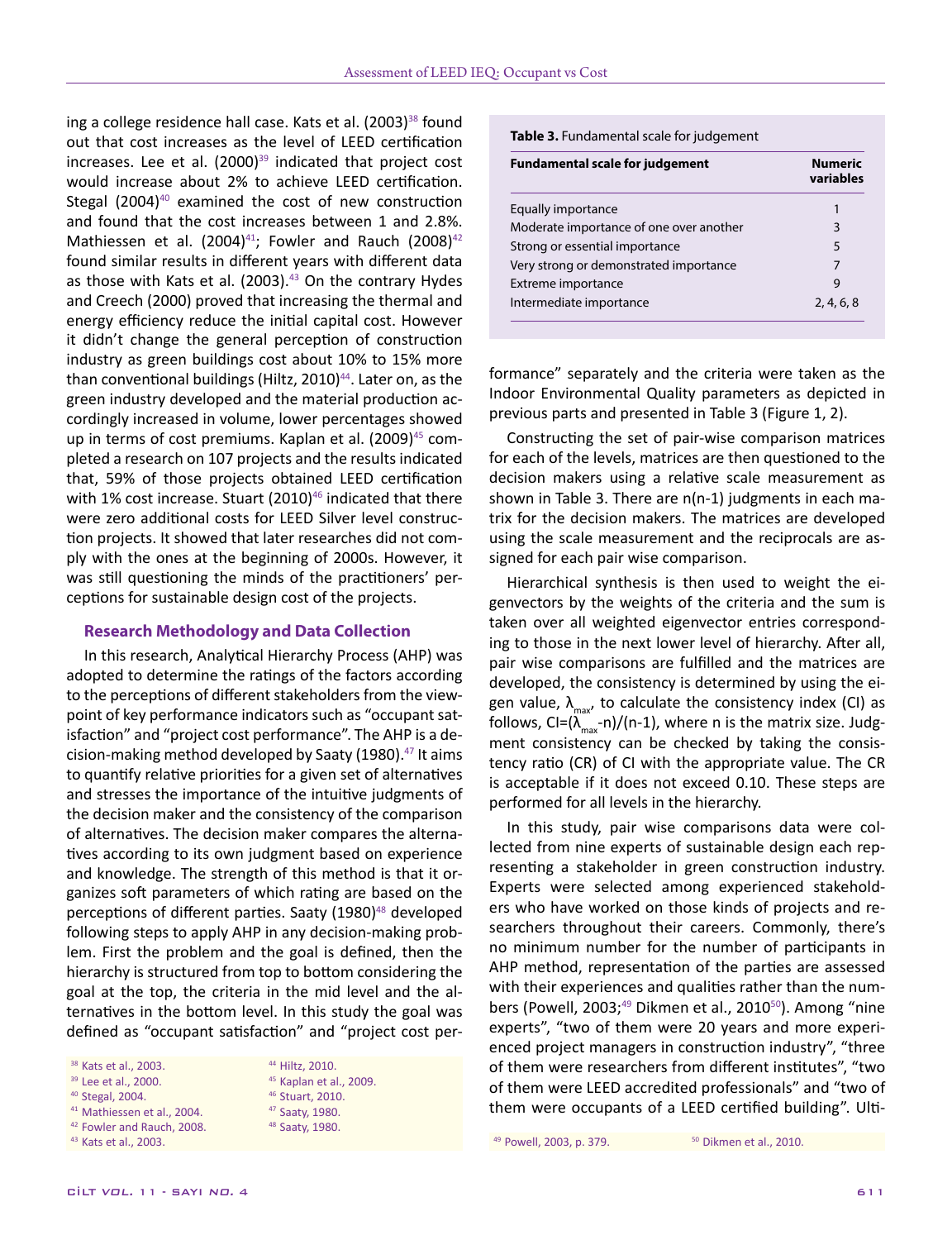# **MIGARON**



**Figure 1.** Occupant satisfaction.



**Figure 2.** Project Cost Performance.

| Abbr.            | Indoor environmental quality                    | <b>Occupant satisfaction</b> | <b>Project cost performance</b> |
|------------------|-------------------------------------------------|------------------------------|---------------------------------|
| IEQ1             | Minimum Indoor Air Quality Performance          | 0.0256                       | 0.0874                          |
| IEQ <sub>2</sub> | Environmental Tobacco Smoke Control             | 0.1123                       | 0.0028                          |
| IEQ <sub>3</sub> | <b>Enhanced Indoor Air Quality Strategies</b>   | 0.0178                       | 0.0798                          |
| IEQ4             | Low-Emitting Materials                          | 0.0184                       | 0.2113                          |
| IEQ <sub>5</sub> | Construction Indoor Air Quality Management Plan | 0.0215                       | 0.0584                          |
| IEQ <sub>6</sub> | Indoor Air Quality Assessment                   | 0.0125                       | 0.0356                          |
| IEQ7             | <b>Thermal Comfort</b>                          | 0.2485                       | 0.1338                          |
| IEQ8             | Interior Lighting                               | 0.1698                       | 0.0741                          |
| IEQ9             | Daylight                                        | 0.1516                       | 0.1478                          |
| IEQ10            | <b>Quality Views</b>                            | 0.0901                       | 0.0456                          |
| IEQ11            | <b>Acoustic Performance</b>                     | 0.1319                       | 0.1234                          |

mately, judgments of representing stakeholders' opinions were used as the final data.

## **Analysis and Discussion of the Results**

AHP analysis was conducted from the viewpoint of two key performance indicators namely, "Occupant satisfaction" and "Project cost performance" and the results representing the weights of each of the parameters according to the two KPIs were analyzed with an AHP software named "Superdecisions" and presented in Table 4.

According to the results of AHP analysis, it was revealed that "thermal comfort" with a weight of 0.2485 was the leading parameter for "occupant satisfaction" whereas "low-emitting materials" with a weight of 0.2113 was the leading one for project cost performance. "Interior lighting", "Daylight", "Acoustic Performance" and "Environmental tobacco smoke control" followed "Thermal comfort" with values 0.1698, 0.1516, 0.1319 and 0.1123 respectively for occupant satisfaction; "daylight", "thermal comfort", "acoustic performance" followed ""low emitting materials" with values 0.1478, 0.1338 and 0.1234 respectively. Lee and Guerin (2009)<sup>51'</sup>s findings also showed that indoor air quality affected only the occupants' performances. Hua et al.  $(2010)^{52}$  stated that daylight is primary light source reducing energy consumption and enhancing work environment as well as the indoor environmental quality. Hwang and Kim  $(2011)^{53}$  proved that daylight could improve the occupants' psychological health and productivity. Zhang and Altan  $(2011)^{54}$  studied the occupant comfort in a conventional and a contemporary green building and inferred that there's a huge difference between the thermal, visual, acoustic satisfaction levels. Frontczak and Wargocki  $(2011)^{55}$  suggested that when developing systems for controlling the indoor environment, the type of building and outdoor climate should be considered to improve thermal and visual comfort as well as satisfaction with the air quality. According to Frontczak and Wargocki  $(2011)^{56}$  it was pointed out that thermal quality influence a

<sup>51</sup> Lee and Guerin, 2009, p. 297. <sup>52</sup> Hua et al., 2010, p. 63.

<sup>53</sup> Hwang and Kim, 2011, p. 87.

<sup>54</sup> Zhang and Altan, 2011, p. 540.

<sup>56</sup> Frontczak and Wargocki, 2011, p. 932.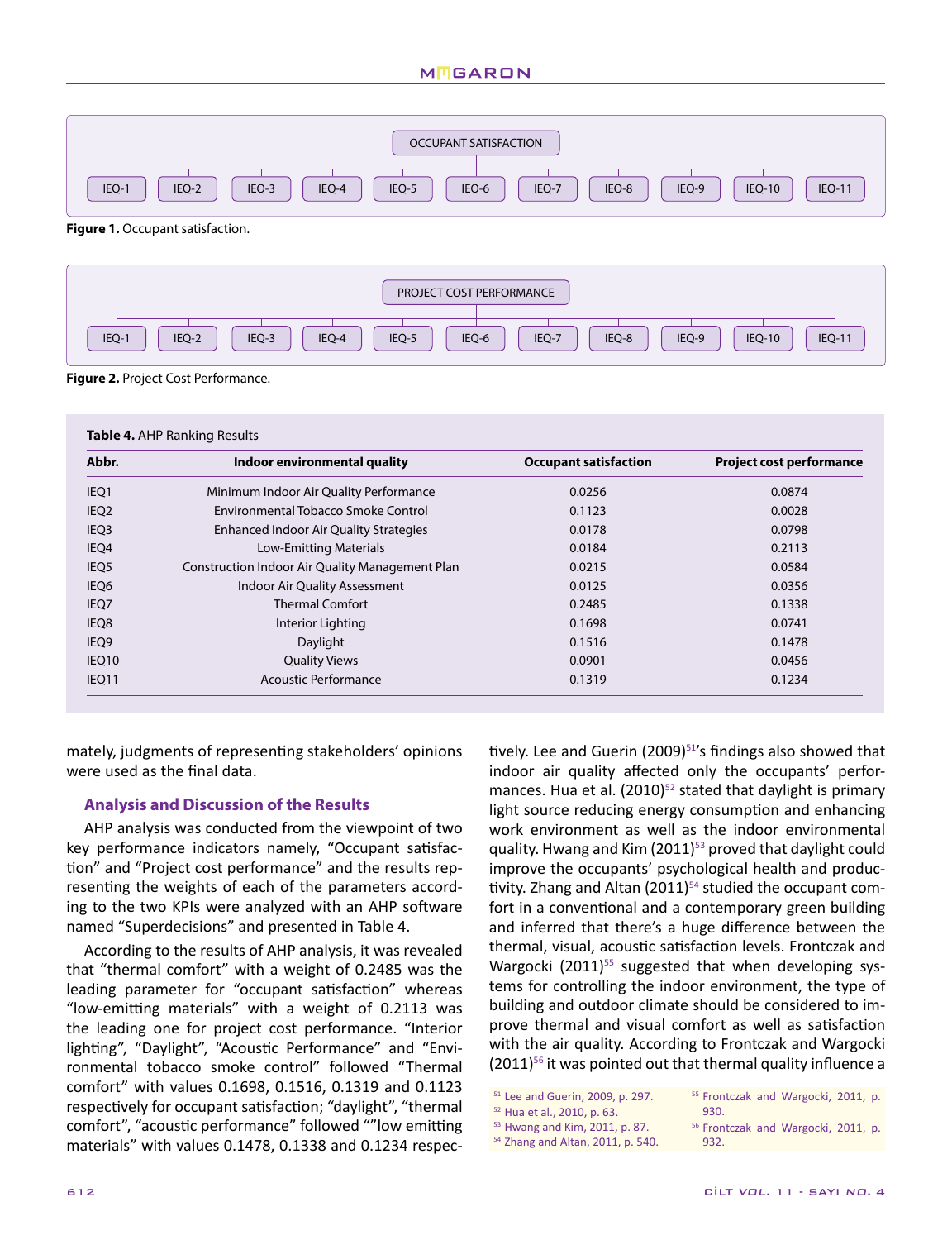higher degree of overall satisfaction compared to other indoor environmental quality conditions. Kamaruzzaman et al.  $(2011)^{57}$  presented an assessment of occupants' opinion of the internal environment of buildings and found out that daylight and electric light were the most dissatisfied parameters of the IEQ. Ranasinghe et al.  $(2012)^{58}$  asserted that there some factors effecting the thermal comfort which was not discovered in the standards or guidelines so it was suggested that design aspects beyond those guidelines should be considered to improve it. Frontczak et al.  $(2012)^{59}$  observed that highest level of satisfaction was related with the amount of daylight and dissatisfaction was observed for sound privacy, temperature, and noise level and air quality. Sulochana et al  $(2012)^{60}$  proved that LEED achievement in buildings has various positive effects on work performance and productivity, construction cost and schedule and the environment. Its effects on project cost performance was mainly not of IEQ but energy and atmosphere prerequisites. Newsham et al.  $(2013)^{61}$  supported that green buildings will produce higher ratings of occupant environmental satisfaction will have temperatures closer to thermally neutral and will have lighting conditions closer to recommended practice and provide more access to daylight satisfying the occupants. Chokor et al.  $(2015)^{62}$  examined occupant satisfaction and revealed significant results exhibiting higher occupant satisfaction in terms of thermal comfort, lighting level and acoustic quality. The only study different than those mentioned in the literature and in this study was Altomonte and Schiavon  $(2013)^{63}$  resulting an equal satisfaction for LEED certified and non-LEED buildings.

### **Conclusion**

This study revealed a comparative analysis of Indoor Environmental Quality (IEQ) of LEED certified buildings in terms of their key performance indicators (KPIs) such as "occupant satisfaction (OS)" and "project cost performance (PCP)". For this purpose, a theoretical investigation of the background of the work has been held with a comprehensive literature review. After determining the KPIs of Indoor Environmental Quality as "Occupant satisfaction" and "Project Cost Performance", Analytical Hierarchy Process (AHP) was conducted to analyze the rate and ranking of those IEQ parameters depicted in the LEED scorecard on already determined KPIs. In AHP analysis, different stakeholder views were collected with a brainstorming workshop in participation of nine experts in sustainable design. The analysis results were generated with an AHP software and the results of the analysis was supported with the lit-

- <sup>57</sup> Kamaruzzaman et al., 2011, p. 411. <sup>61</sup> Newsham et al., 2013, p. 434.
	- <sup>62</sup> Chokor et al., 2015.
- <sup>58</sup> Ranasinghe et al., 2012, p. 278. <sup>59</sup> Frontczak et al, 2012, p. 129.
	-
- <sup>60</sup> Sulochana et al., 2012, p. 1907.
- <sup>63</sup> Altomonte and Schiavon, 2013,
- p. 75.

erature indicating also original comparative results from different stakeholder perspectives of LEED mentioned in the text as indicators of project cost from the contractors' perspective and satisfaction indicators from the occupants' perspective. "Interior lighting", "Daylight", "Acoustic Performance" and "Environmental tobacco smoke control" followed "Thermal comfort" for occupant satisfaction whereas "Daylight", "Thermal comfort", "Acoustic performance" followed ""Low emitting materials" for project cost performance.

Findings of this study would be beneficial for both researchers and practitioners since stakeholder management is of great importance nowadays and understanding the needs and requirements of different stakeholder views would lead practitioners for better management of their projects. Besides, investigation of LEED certification as being the most widely implemented green certification system also in Turkey is of an interesting topic for researchers to understand the improvement needs of the parameters.

#### **References**

- Altomonte, S. and Schiavon, S. (2013) "Occupant Satisfaction in LEED and non-LEED Certified Buildings" Building and Environment, Volume 68, Issue October, p. 66-76.
- Brown, C. and Gorgolewski, M. (2014) "Assessing Occupant Satisfaction and Energy Behaviours in Toronto's LEED Gold Highrise Residential Buildings" International Journal of Energy Sector Management, Volume 8, Issue 4, p. 492-505.
- Cheng, J.C.P. and Ma, J. (2014) "Development of a Decision Support System for LEED for EB Credit Selection Based on Climate Factors" Computing in Civil and Building Engineering, p. 1909-1916.
- Choi, S. (2011) "The Relationships Among Indoor Environmental Qualty, Occupant satisfaction, Work Performance and Sustainability Ethics in Sustainable Buildings" Unpublished Ph.D Thesis, The University of Minnesota.
- Chokor, A. (2015) "Evaluating the Performance of LEED Certified Facilities using Data-Driven Predictive Models for Energy and Occupant satisfaction with Indoor Environmental Quality" Unpublished Masters Thesis, Arizona State University.
- Chokor, A., El Asmanr, M., Tilton, C., Srour, I. (2015) "Dual Assessment Framework to Evaluate LEED-Certified Facilities' Occupant Satisfaction and Energy Performance: Macro and Micro Approaches" Journal of Architectural Engineering, ASCE, 10.1061/(ASCE)AE.1943-5568.0000186.
- Cidell, J. (2009) "Building Green: The Geography of LEED-Certified Buildings and Professionals", The Professional Geographer, Volume 61, Issue 2, p. 200-215.
- Cotera, P.J.N, (2011) "A Post Occupancy Evaluation: To What Degree do LEED Certified Buildings Maintain Their Sustainable Integrities Over Time?" Unpublished Masters Thesis, University of Florida.
- Dikmen, I., Birgonul, M.T.; Ozorhon, B.; Egilmezer S.N. (2010) "Using analytic Network Process to Assess Business Failure Risks of Construction Firms", Engineering, Construction and Architectural Management, Volume 17, Issue 4, p. 369–386.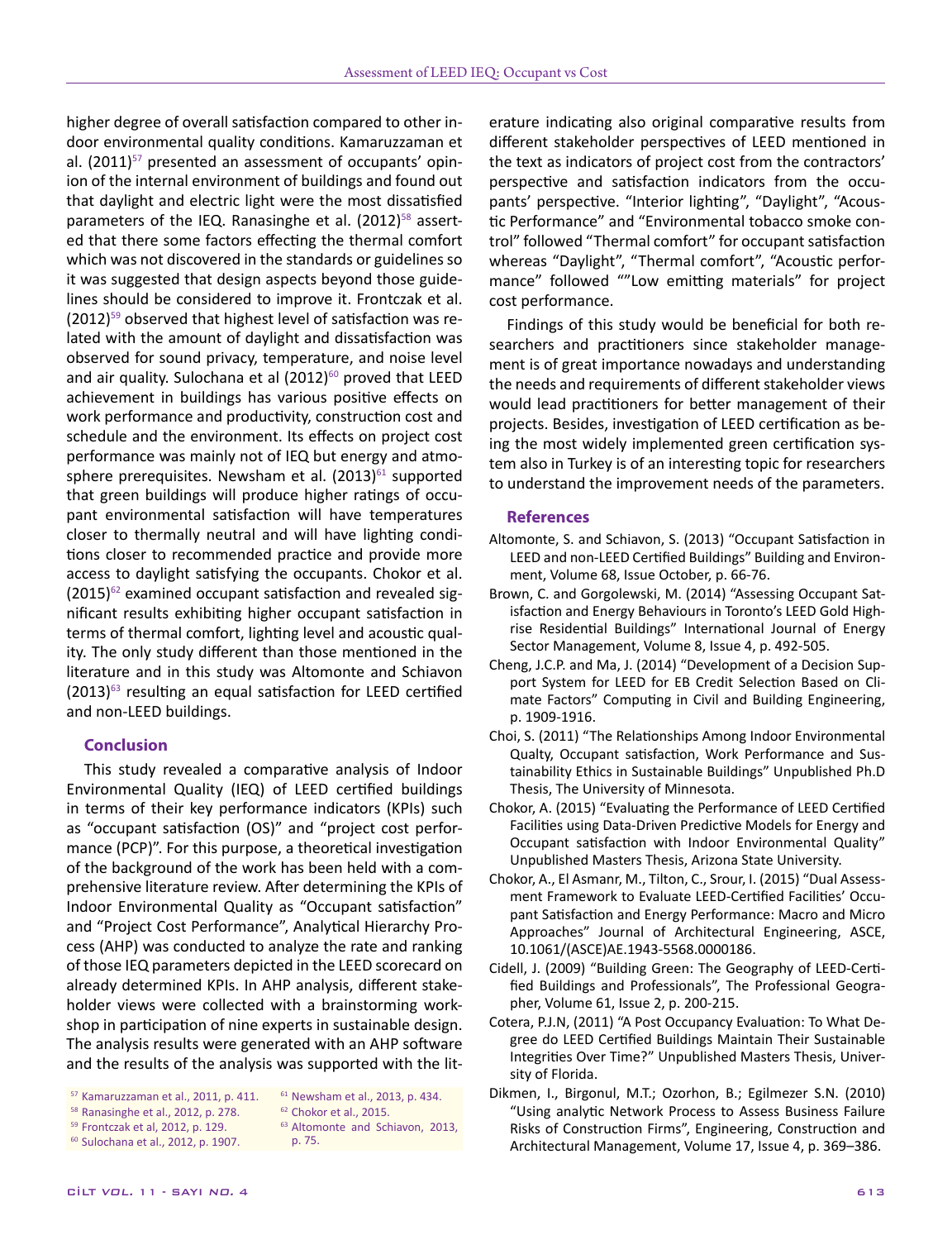- Doczy, R. (2014) "Buildings' Sustainability Analysis: AHP to Analyze Cost, LEED Credits and Carbon Neutrality Utilizing a BIM Platform" Unpublished Masters Thesis, Florida State University.
- Driza, P.J.N. and Park, N.K. (2014) "Occupant Satisfaction in LEEDcertified Higher Education Buildings" Smart and Sustainable Built Environment, Volume 3, Issue 3, p. 223-236.
- Feige, A., Wallbaum, H., Janser, M., Windlinger, L. (2013) "Impact of sustainable office buildings on occupant's comfort and productivity", Journal of Corporate Real Estate, Volume 15, Issue 1, p. 7–34.
- Freybote, J., Sun, H., Yang, X. (2015) "The Impact of LEED Neighborhood Certification on Condo Prices", Real Estate Economics, Volume 43, Issue 3, p. 586-608.
- Frontczak, M. and Wargocki, P. (2011) "Literature Survey on How Different Factors Influence Human Comfort in Indoor Environments", Building and Environment, Volume 46, Issue 4 , p. 922-937.
- Frontczak, M., Schiavon, S., Goins, J., Arens, E.A., Zhang, H.P., Wargocki, P. (2012) "Quantitative Relationships Between Occupant Satisfaction and Satisfaction Aspects of Indoor Environmental Quality and Building Design", Indoor Air Journal, Volume 22, Issue 2, p. 119-131.
- Hiltz, K. (2010) "5 Must know A/E Lessons in Green Building" Zweigwhite, Wayland, MA.
- Hua, Y., Oswald, A., Yang, X. (2011) "Effectiveness of Daylighting Design and Occupant Visual Satisfaction in a LEED Gold Laboratory Building", Building and Environment, Volume 46, Issue 1, p. 54-64.
- Hwang, T. and Kim, J.T. (2011) "Effects of Indoor Lighting on Occupants' Visual Comfort and Eye Health in a Green Building" Indoor and Built Environment, Indoor and Built Environment, Volume 20, Issue 1, p. 75-90.
- Hydes, K. and Creech, L. (2000) "Reducing Mechanical Equipment Cost: The economics of green design", Building Research and Information, Volume 28, Issue 5/6, p. 403–407.
- Kamaruzzaman, S.N., Egbu, C.O., Zawawi, E.M.A., Ali, A.S. and Che-Ani, A.I. (2011) "The Effect of Indoor Environmental Quality on Occupants' Perception of Performance: A Case Study of Refurbished Historic Buildings in Malaysia", Energy and Buildings, Volume 43, Issues 2-3, p. 407-413.
- Kaplan, S., Matthiessen, L., Morris, P., Unger, R., and Sparko, A. (2009) "Cost of green in NYC" US Green Building Council Chapter (Ed.). New York Urban Green Council.
- Khashe, S., Heydarian, A., Gerber, D., Becerik-Gerber, B., Hayes, T., Wood, W. (2015) "Influence of LEED Branding on Building Occupants' Pro-Environmental Behaviour", Building and Environment, Volume 94, Issue December, p. 477-488.
- Kim, M.J.K., Oh, M.W. and Kim, J.T. (2013) "A Method for Evaluating the Performance of Green Buildings with Focus on User Experience" Energy and Buildings, Volume 66, November, p. 203-210.
- Lee, Y.S. (2011) "Comparisons of Indoor Air Quality and Thermal Comfort Quality Between Certification Levels of LEED-Certified Buildings in USA", Indoor and Built Environment, Volume 20, Issue 5, p. 564-576.
- Lee, Y.S. and Guerin, D.A (2009) "Indoor Environmental Quality Related to Occupant Satisfaction and Performance in LEEDcertified Buildings", Indoor and Built Environment, Volume 18, Issue 4, p. 293-300.
- Mao, Y. (2016) "A Web-based Framework for Estimating Premium Costs of Potential LEED New Construction Projects", Unpublished Masters Thesis, California State University.
- Miller, C., Heise, Z., Husafen, H. (2014) "A Field Study of Occupant Thermal Comfort in a LEED Platinum Office Building With an Underfloor Air Distribution System" ASHRAE Winter Conference.
- Newsham, G.R., Birt, B.J., Arsenault, C., Thompson, A.J.L, Veitch, J.A., Mancini, S., Galasiu, A.D., Gover, B.N., Macdonald, I.A. and Burns, G.J. (2013) "Do Green Buildings have Better Indoor Environments? New Evidence" Building Research and Information, Volume 41, Issue 4, p. 415-434.
- Nyikos, D.M., Thal, A.E., Hicks, M.J., Leach, S.E. (2012) "To LEED or Not to LEED: Analysis of Cost Premiums Associated with Sustainable Facility Design", Engineering Management Journal, Volume 24, Issue 4, p. 50-62.
- Ofori-Boadu, A., Owusu-Manu, D., Edwards, D., Holt, G. (2012) "Exploration of Management Practices for LEED Projects" Structural Survey, Volume 30, Issue 2, p. 145-162.
- Paul, W. and Taylor, P.A. (2008) "A Comparison of Occupant Comfort and Satisfaction Between a Green Building and a Conventional Building", Building and Environment, Volume 43, Issue 11, p. 1858-1870.
- Powell, C. (2003) "The Delphi technique: myths and realities" Journal of Advanced Nursing, Volume 41, Issue 4, p. 376–382.
- Ranasinghe, A.W.L.H., Perera, A.A.D.A.J., Halwatura, R.U. ( 2012) "Occupant Satisfaction on Indoor Comfort in a Green Building" ACEPS, p. 272-279.
- Saaty, T.L. (1980) "The Analytic Hierarchy Process", McGraw-Hill, New York, 37–85.
- Schiavon, S. and Altomonte, S. (2014) "Influence of Factors Unrelated to Environmental Quality on Occupant Satisfaction in LEED and non-LEED Certified Buildings", Building and Environment, Volume 77, Issue July, p. 148-159.
- Sulochana, H.L., Madanayake, P. and Ruwanpura Y. (2012) "Multi-criteria Decision Making to Improve Performance in Construction Projects with LEED Certification", ASCE Construction Research Congress, p. 1899-1909
- Zhang, Y. and Altan, H. (2011) "A Comparison of the occupant comfort in a conventional high-rise office block and a contemporary environmentally-concerned building", Building and Environment, Volume 46, Issue 2, p. 535-545.

# **Internet References**

- COP21 (2015) http://www.cop21paris.org/knowledge-centre/ reports/ (Accessed 25th April 2016)
- Department of Energy (DOE) (2003) "The Business Case for Sustainable Design in Federal Facilities" Federal Energy Management Program Resource Document, http://evanmills.lbl.gov/ pubs/pdf/bcsddoc.pdf (Accessed 25th April 2016)
- Fowler, K. M. and Rauch, E. M. (2008) "Re-Assessing green building performance: A post occupancy evaluation of 22 GSA Buildings" Pacific Northwest National Laboratory, Richland, WA. http://www.pnl.gov/main/publications/external/technical\_reports/PNNL-19369.pdf (Accessed 25th April 2016)
- Kats, G., Alevantis, L., Berman, A., Mills, E., and Perlman, J. (2003) "The costs and financial benefits of green buildings: A report to California's sustainable building task force.", Sustainable Building Task Force, U.S Green Building Council, CA. http://